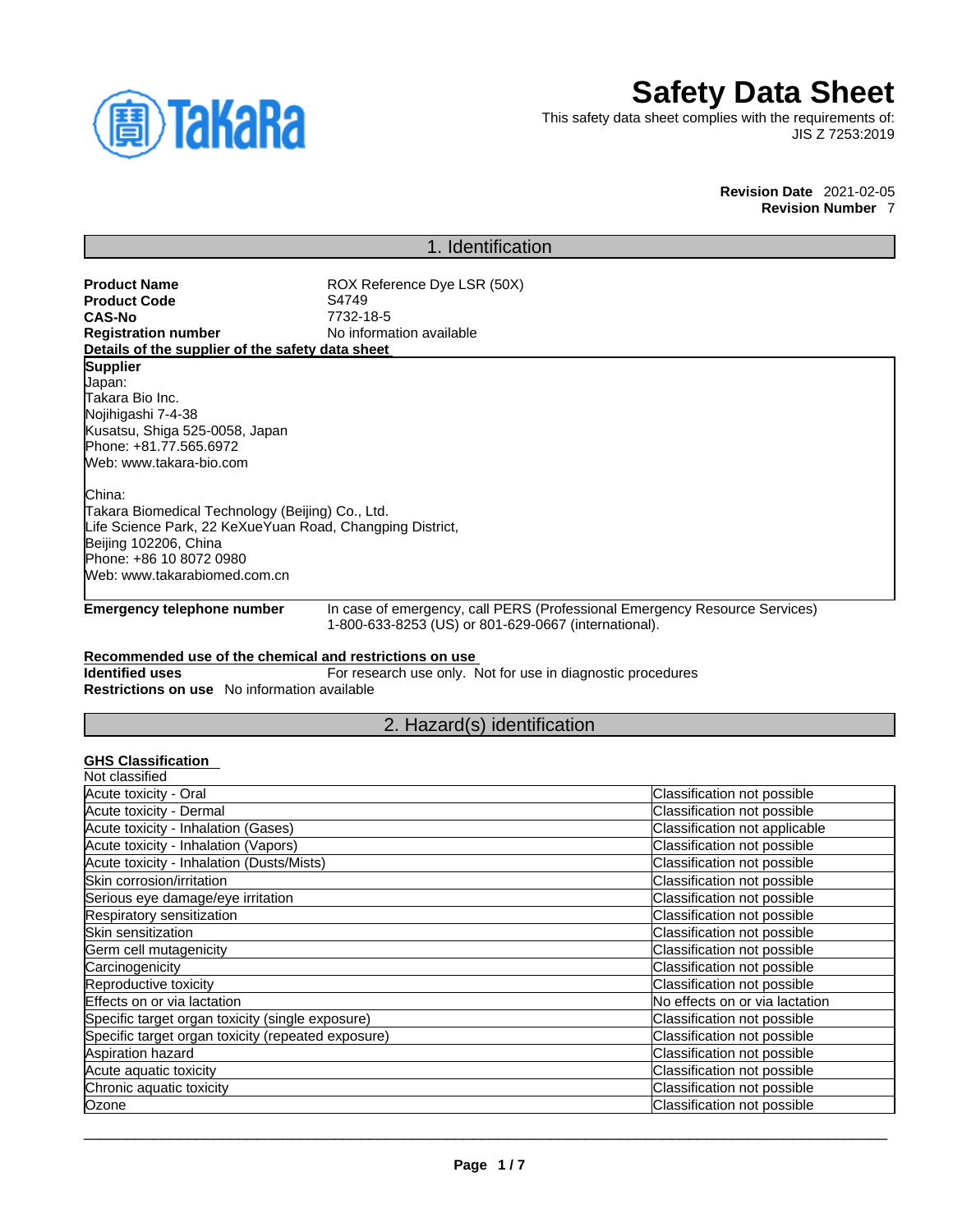## **GHS label elements**

**Hazard Statements**  Not classified

# **Prevention**

• Not applicable

## **Response**

• Not applicable **Storage** • Not applicable **Disposal**

• Not applicable

# **Other hazards**

No information available.

# 3. Composition/information on ingredients

| <b>Pure substance/mixture</b> |           | Mixture  |                       |                    |                       |                |
|-------------------------------|-----------|----------|-----------------------|--------------------|-----------------------|----------------|
| <b>CAS-No</b><br>7732-18-5    |           |          |                       |                    |                       |                |
| Chemical name                 | CAS No    | Weight-% | <b>ENCS Inventory</b> | <b>ENCS Number</b> | <b>ISHL Inventory</b> | <b>ISHL No</b> |
| Tween 20                      | 9005-64-5 | : 0.1    | Existina              | $(8)-55$           | Existina              | $(8)-55$       |

#### **Pollutant Release and Transfer Registry (PRTR)** Not applicable

### **Industrial Safety and Health Law**

ISHL Notifiable Substances Not applicable

Harmful Substances Whose Names Are to be Indicated on the Label Not applicable

# **Poisonous and Deleterious Substances Control Law**

Not applicable

# 4. First-aid measures

| In case of inhalation                                 | Remove to fresh air.                                                                                                    |
|-------------------------------------------------------|-------------------------------------------------------------------------------------------------------------------------|
| In case of skin contact                               | Wash skin with soap and water.                                                                                          |
| In case of eye contact                                | Rinse thoroughly with plenty of water for at least 15 minutes, lifting lower and upper eyelids.<br>Consult a physician. |
| In case of ingestion                                  | Clean mouth with water and drink afterwards plenty of water.                                                            |
| Most important symptoms/effects,<br>acute and delayed | No information available.                                                                                               |
| Note to physicians                                    | Treat symptomatically.                                                                                                  |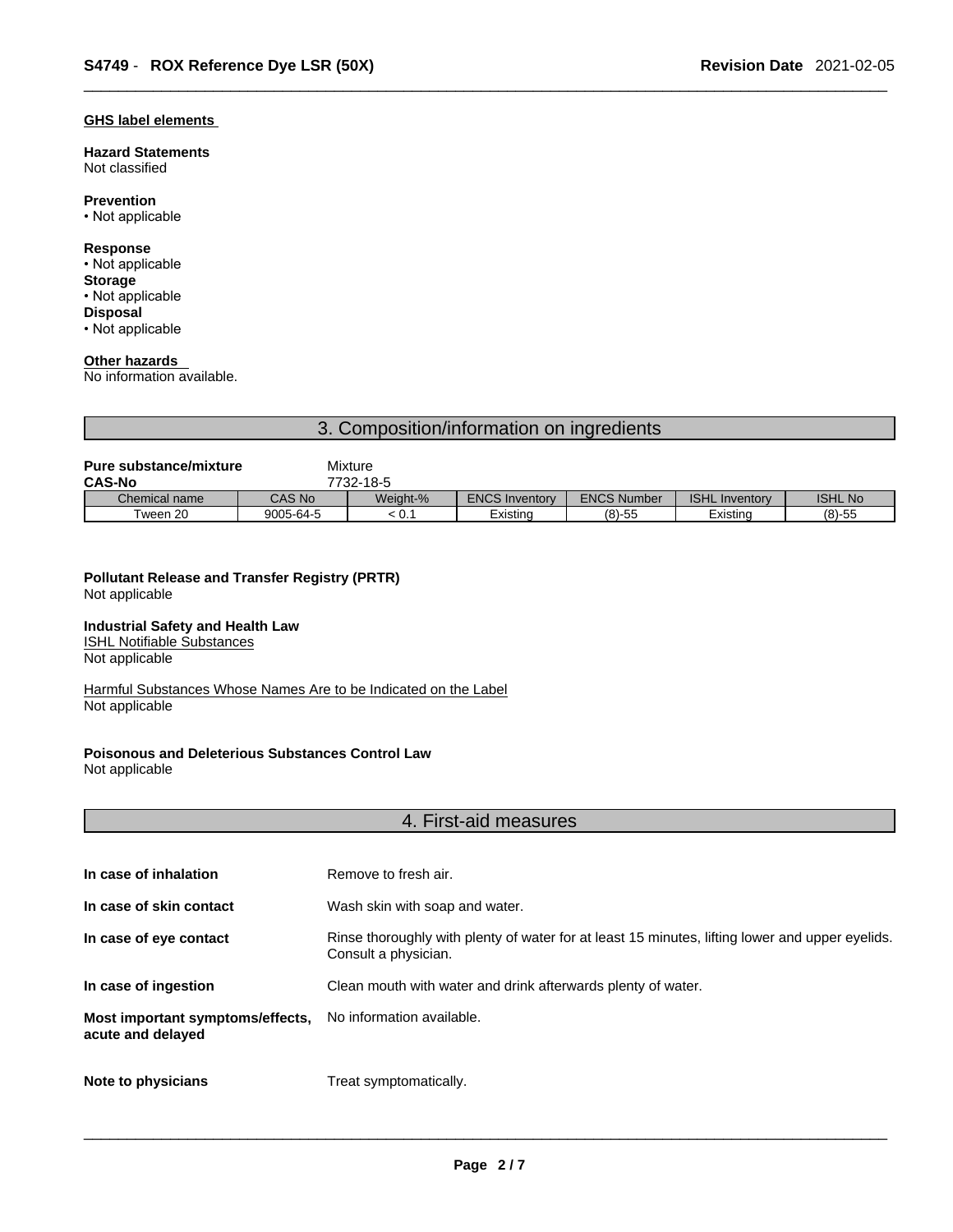|                                                                                  | 5. Fire-fighting measures                                                                                                             |
|----------------------------------------------------------------------------------|---------------------------------------------------------------------------------------------------------------------------------------|
| <b>Suitable Extinguishing Media</b>                                              | Use extinguishing measures that are appropriate to local circumstances and the<br>surrounding environment.                            |
| Unsuitable extinguishing media                                                   | Do not scatter spilled material with high pressure water streams.                                                                     |
| Specific hazards arising from the<br>chemical                                    | No information available.                                                                                                             |
| <b>Special Extinguishing Media</b><br><b>Large Fire</b>                          | Cool drums with water spray.<br>CAUTION: Use of water spray when fighting fire may be inefficient.                                    |
| Special protective equipment and<br>precautions for fire-fighters                | Firefighters should wear self-contained breathing apparatus and full firefighting turnout<br>gear. Use personal protection equipment. |
|                                                                                  | 6. Accidental release measures                                                                                                        |
| <b>Personal precautions, protective</b><br>equipment and emergency<br>procedures | Ensure adequate ventilation.                                                                                                          |
| For emergency responders                                                         | Use personal protection recommended in Section 8.                                                                                     |
| <b>Environmental precautions</b>                                                 | See Section 12 for additional Ecological Information.                                                                                 |
| <b>Methods for containment</b>                                                   | Prevent further leakage or spillage if safe to do so.                                                                                 |
| Methods for cleaning up                                                          | Pick up and transfer to properly labeled containers.                                                                                  |
| <b>Prevention of secondary hazards</b>                                           | Clean contaminated objects and areas thoroughly observing environmental regulations.                                                  |

# 7. Handling and storage

| <b>Handling</b>           |                                                                          |
|---------------------------|--------------------------------------------------------------------------|
| Advice on safe handling   | Handle in accordance with good industrial hygiene and safety practice.   |
| <b>Storage</b>            |                                                                          |
| <b>Storage Conditions</b> | Keep containers tightly closed in a dry, cool and well-ventilated place. |

|                                                                                | 8. Exposure controls/personal protection                                                                                                                                               |
|--------------------------------------------------------------------------------|----------------------------------------------------------------------------------------------------------------------------------------------------------------------------------------|
| <b>Engineering controls</b>                                                    | Showers<br>Eyewash stations                                                                                                                                                            |
| <b>Exposure guidelines</b>                                                     | Ventilation systems.<br>This product, as supplied, does not contain any hazardous materials with occupational<br>exposure limits established by the region specific regulatory bodies. |
| <b>Biological occupational exposure</b><br><b>limits</b>                       | This product, as supplied, does not contain any hazardous materials with biological limits<br>established by the region specific regulatory bodies                                     |
| <b>Environmental exposure controls</b><br><b>Personal Protective Equipment</b> | No information available.                                                                                                                                                              |
| <b>Respiratory protection</b>                                                  | No protective equipment is needed under normal use conditions. If exposure limits are<br>exceeded or irritation is experienced, ventilation and evacuation may be required.            |
| <b>Eye/face protection</b><br>Skin and body protection                         | No special protective equipment required.<br>No special protective equipment required.                                                                                                 |
|                                                                                |                                                                                                                                                                                        |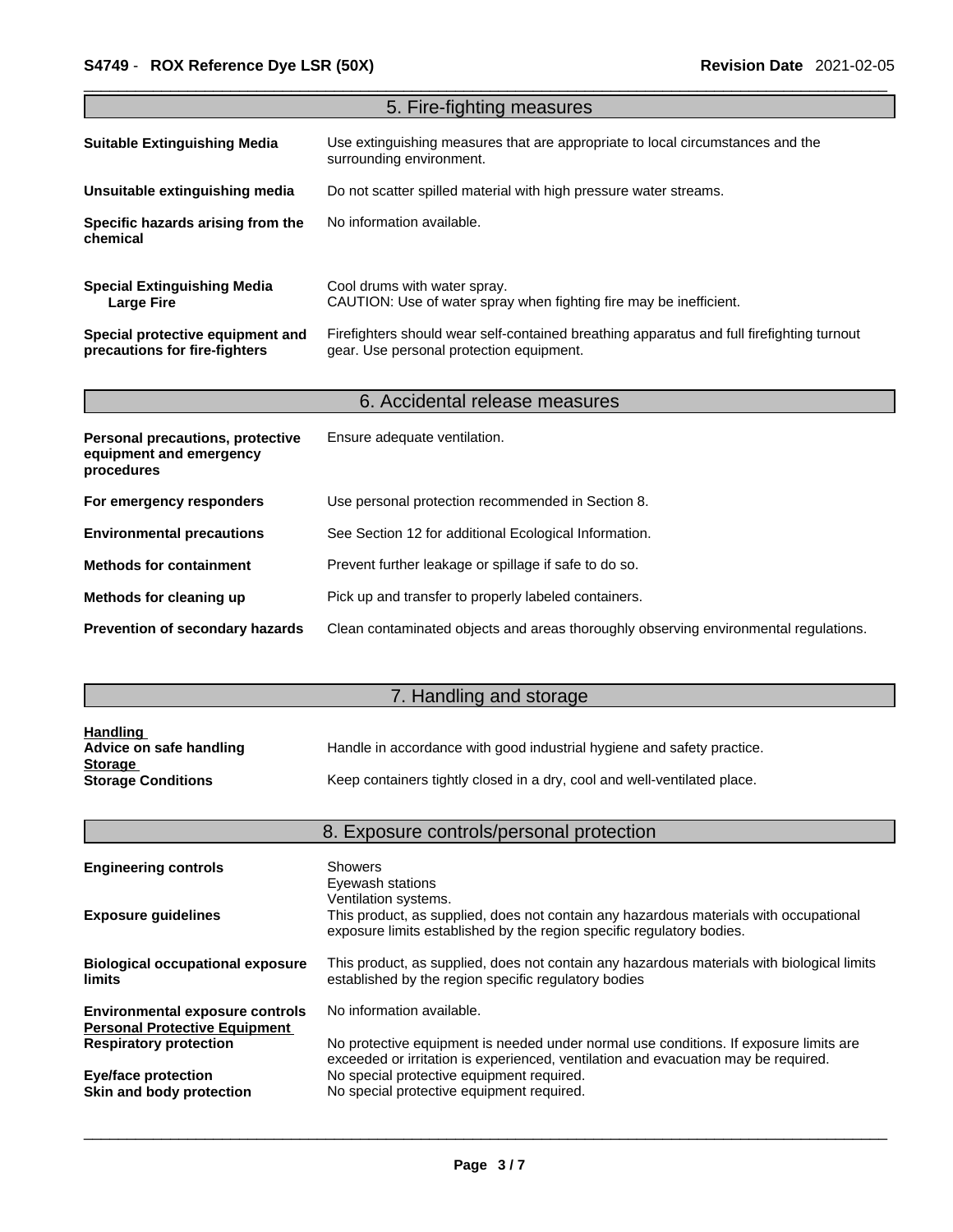# 9. Physical and chemical properties

#### **Information on basic physical and chemical properties**

| Appearance            | Pink                     |
|-----------------------|--------------------------|
| <b>Physical state</b> | Liquid                   |
| Color                 | Pink                     |
| Odor                  | <b>Odorless</b>          |
| <b>Odor Threshold</b> | No information available |

**Property Remarks • Property Remarks • Method Melting point / freezing point**  $\blacksquare$  **Melting point** No information available **Boiling point/boiling range (°C)** and the set of the set of the No information available **Flammability** (solid, gas) and the state of the state of the No information available **Upper/lower flammability or explosive limits Upper flammability limit: Lower flammability limit: Flash point** ASTM D 56 **Evaporation Rate**<br> **Autoignition temperature**<br> **Autoignition temperature**<br> **Autoignition available Autoignition temperature**<br> **Decomposition temperature** Noinformation available<br>
No information available **Decomposition temperature pH pH** *pH* **Viscosity Kinematic viscosity Notified and Server Allen available** Note that Monder available **Dynamic Viscosity No information available** No information available **Water solubility Water solubility Water solubility Water Solubility Water Solubility Water Solubility Water Solubility Water Solubility Water Solubility Water Solubility Water Solub Solubility in other solvents intervalsed notation No information available No** information available **Partition Coefficient (n-octanol/water) Vapor pressure**<br> **Vapor density**<br> **Vapor density**<br> **Vapor density Vapor density**<br> **Vapor density**<br> **Relative density**<br> **Relative density Particle characteristics Particle Size Distribution** Not applicable

#### **Other information**

**Oxidizing properties** 

**Explosive properties**<br> **Oxidizing properties**<br>
No information available

# 10. Stability and reactivity

No information available

**Relative density** No information available

**Not applicable** 

**Reactivity No information available. Chemical stability** Stable under normal conditions. **Possibility of hazardous reactions** None under normal processing. **Incompatible materials** None known based on information supplied. **Hazardous Decomposition Products** None known based on information supplied. **Explosion Data Sensitivity to static discharge** None.

**Sensitivity to mechanical impact** None.

11. Toxicological information

#### **Acute toxicity**

**Numerical measures of toxicity - Product Information**

1.744 % of the mixture consists of ingredient(s) of unknown acute oral toxicity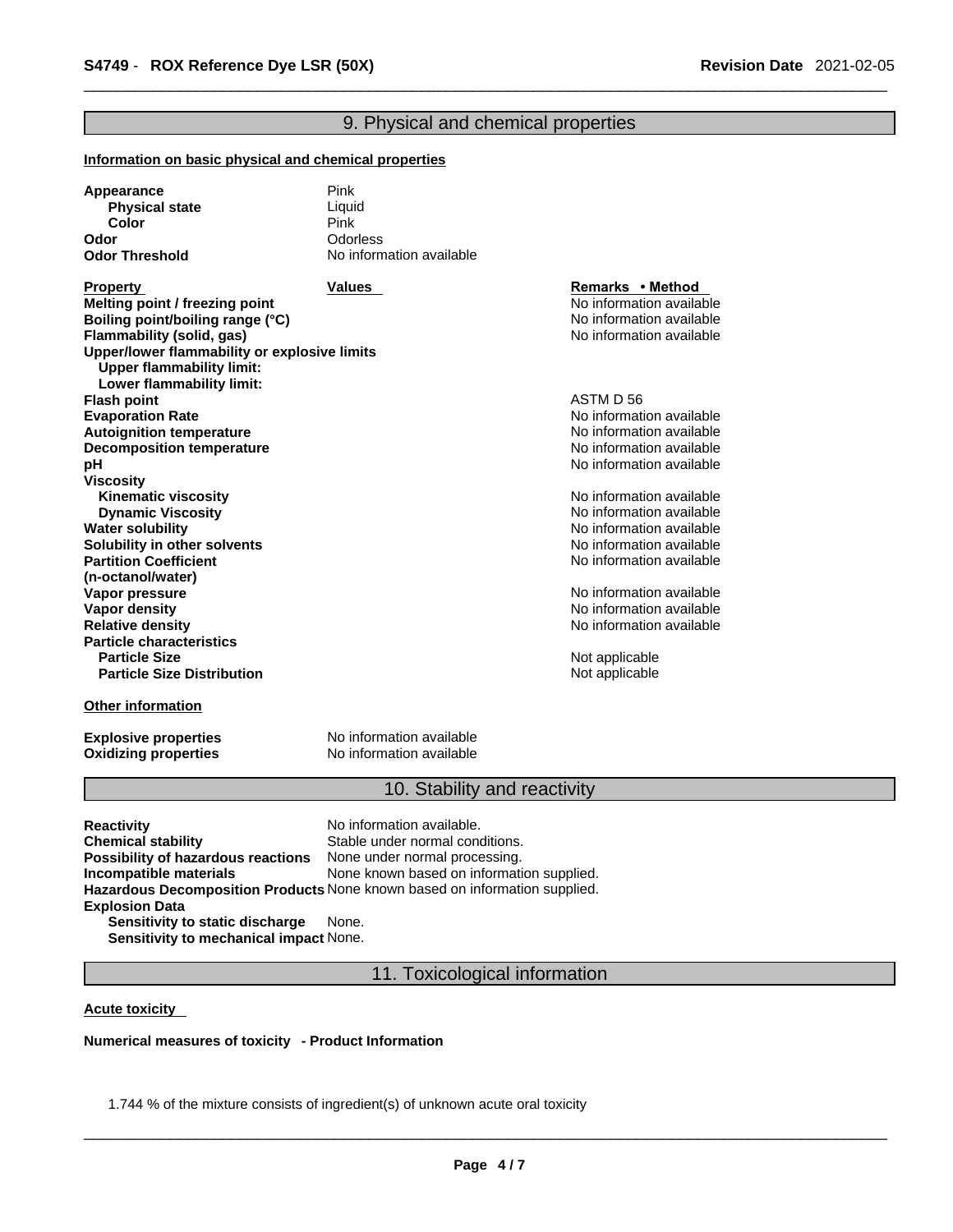1.744 % of the mixture consists of ingredient(s) of unknown acute dermal toxicity

- 1.744 % of the mixture consists of ingredient(s) of unknown acute inhalation toxicity (gas)
- 1.744 % of the mixture consists of ingredient(s) of unknown acute inhalation toxicity (vapor)

1.744 % of the mixture consists of ingredient(s) of unknown acute inhalation toxicity (dust/mist)

| Chemical name                     | Oral LD50                    | Dermal LD50                                                                                    | Inhalation LC50 |
|-----------------------------------|------------------------------|------------------------------------------------------------------------------------------------|-----------------|
| Tween 20                          | $= 37000$ mg/kg (Rat)        |                                                                                                |                 |
| <b>Symptoms</b>                   | No information available.    |                                                                                                |                 |
| <b>Product Information</b>        |                              |                                                                                                |                 |
| Ingestion                         |                              | Specific test data for the substance or mixture is not available.                              |                 |
| Inhalation                        |                              | Specific test data for the substance or mixture is not available.                              |                 |
| <b>Skin contact</b>               |                              | Specific test data for the substance or mixture is not available.                              |                 |
| Eye contact                       |                              | Specific test data for the substance or mixture is not available.                              |                 |
| <b>Skin corrosion/irritation</b>  |                              | Based on available data, the classification criteria are not met. Classification not possible. |                 |
| Serious eye damage/eye irritation |                              | Based on available data, the classification criteria are not met. Classification not possible. |                 |
| Respiratory or skin sensitization | Classification not possible. |                                                                                                |                 |
| <b>Germ cell mutagenicity</b>     |                              | Based on available data, the classification criteria are not met. Classification not possible. |                 |
| Carcinogenicity                   |                              | Based on available data, the classification criteria are not met. Classification not possible. |                 |
| <b>Reproductive toxicity</b>      |                              | Based on available data, the classification criteria are not met. Classification not possible. |                 |
| <b>STOT - single exposure</b>     |                              | Based on available data, the classification criteria are not met. Classification not possible. |                 |
| <b>STOT - repeated exposure</b>   |                              | Based on available data, the classification criteria are not met. Classification not possible. |                 |
| <b>Aspiration hazard</b>          |                              | Based on available data, the classification criteria are not met. Classification not possible. |                 |
|                                   |                              | 12. Ecological information                                                                     |                 |
| <b>Ecotoxicity</b>                | Classification not possible. |                                                                                                |                 |
|                                   |                              |                                                                                                |                 |
| Percentage for unknown<br>hazards | environment.                 | 0.744 % of the mixture consists of component(s) of unknown hazards to the aquatic              |                 |

**Persistence and degradability** No information available.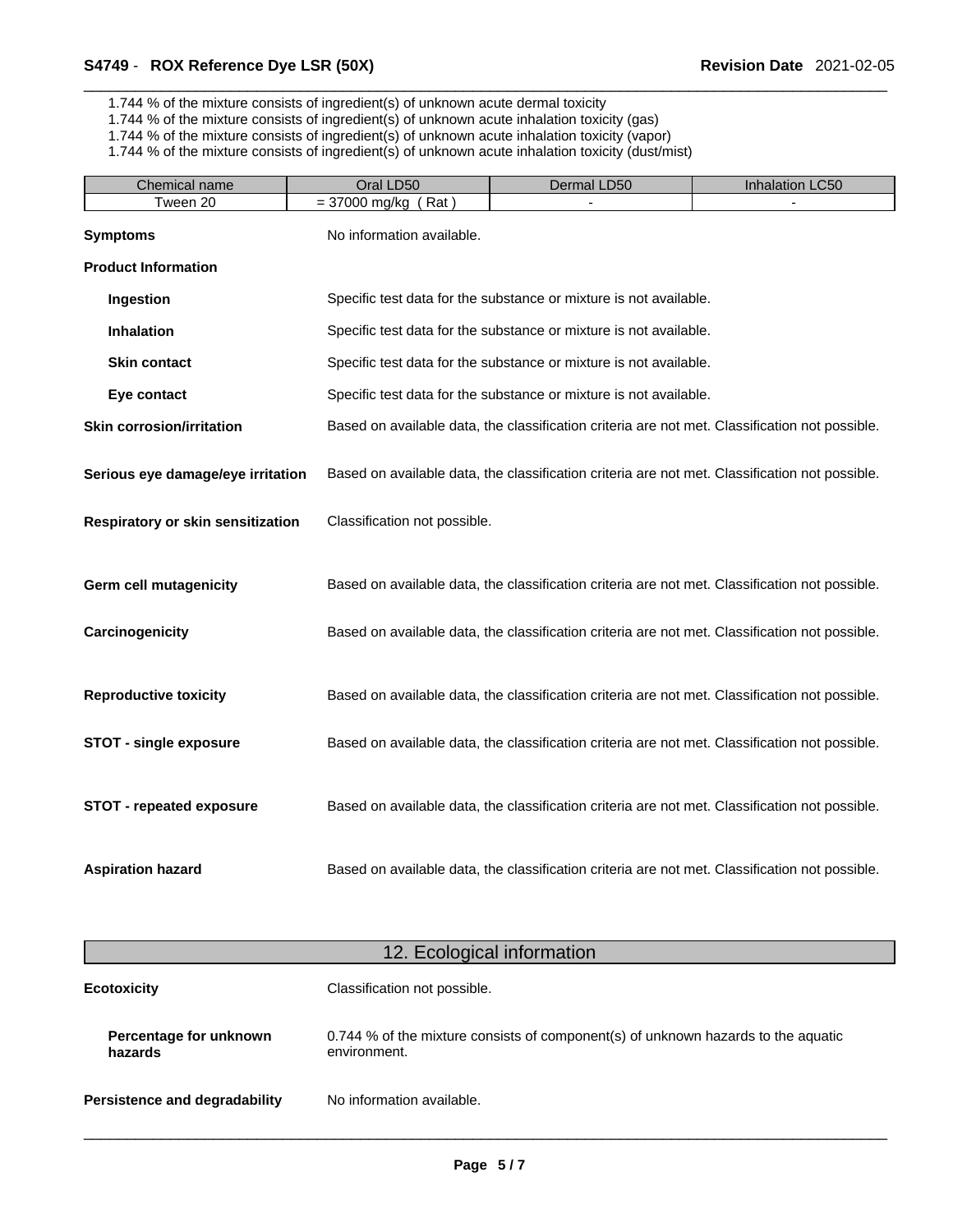| <b>Bioaccumulation</b>                                | No information available.                                                                                                   |  |  |
|-------------------------------------------------------|-----------------------------------------------------------------------------------------------------------------------------|--|--|
| Hazardous to the ozone layer<br>Other adverse effects | Classification not possible. Based on available data, the classification criteria are not met.<br>No information available. |  |  |
|                                                       | 13. Disposal considerations                                                                                                 |  |  |
| Waste from residues/unused<br>products                | Dispose of in accordance with local regulations. Dispose of waste in accordance with<br>environmental legislation.          |  |  |
| <b>Contaminated packaging</b>                         | Do not reuse empty containers.                                                                                              |  |  |

# 14. Transport information

| <b>IMDG</b> | Not regulated |
|-------------|---------------|
| <b>ADR</b>  | Not regulated |
| IATA        | Not regulated |
| Japan       | Not regulated |

# 15. Regulatory information

## **National regulations**

**Pollutant Release and Transfer Registry (PRTR)** Not applicable

**Industrial Safety and Health Law** Not applicable **ISHL Notifiable Substances** Not applicable

**Poisonous and Deleterious Substances Control Law** Not applicable

**Fire Service Law:** Not applicable

# **Act on the Evaluation of Chemical Substances and Regulation of Their Manufacture, etc. (CSCL)**

Not applicable

| Chemical name  | $\bigcirc$ AS No $\bigcirc$ | <b>Chemical Substances Control Law</b>      |
|----------------|-----------------------------|---------------------------------------------|
| ı 20<br>' ween | $9005 - 64 - 5$             | v assessment chemical substance<br>Priority |

**Act on Prevention of Marine Pollution and Maritime Disaster** Not applicable

### **International Regulations**

**The Stockholm Convention on Persistent Organic Pollutants** Not applicable

**The Rotterdam Convention** Not applicable

**International Inventories IECSC** .

 **Legend:** 

**TSCA** - United States Toxic Substances Control Act Section 8(b) Inventory